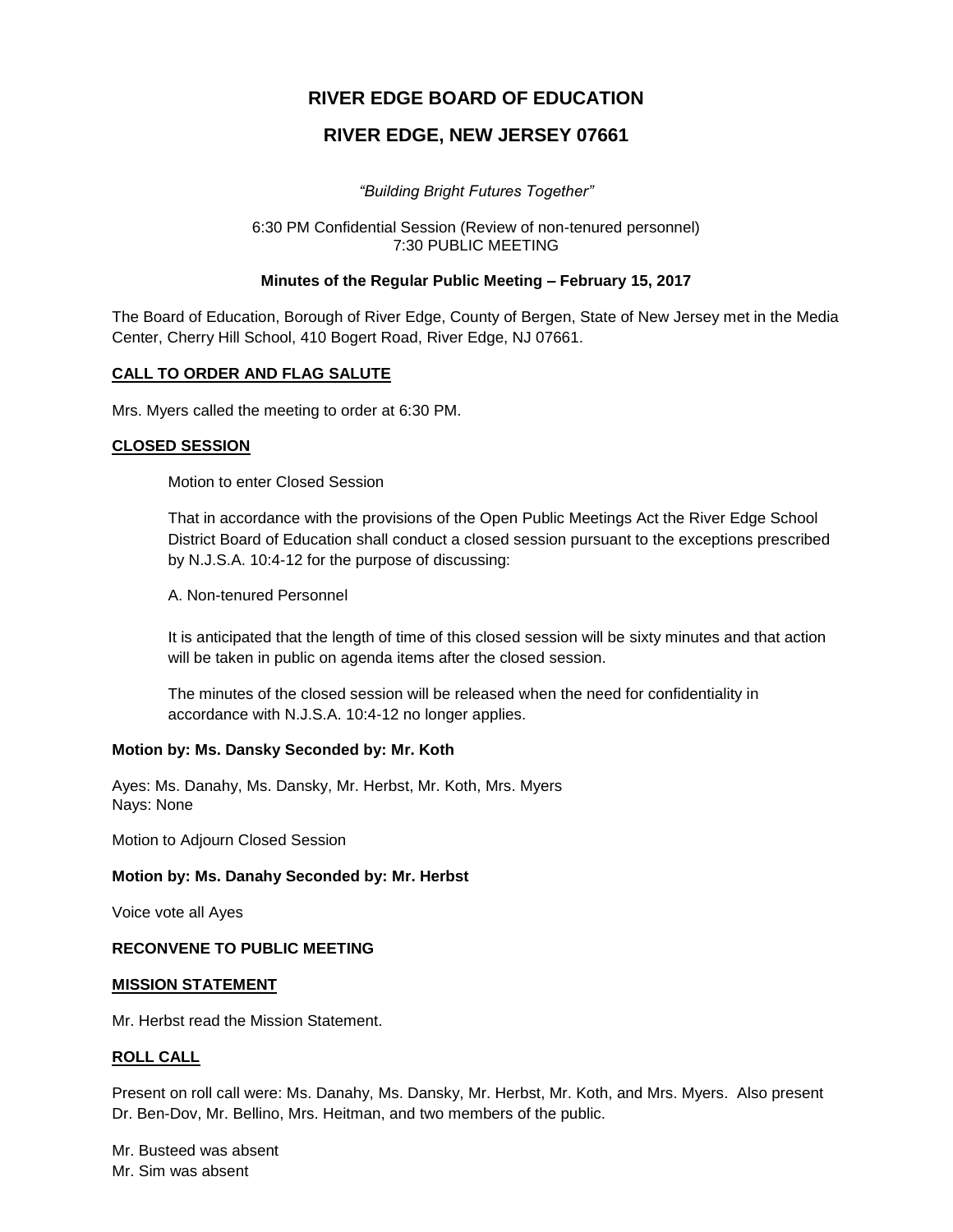### **OPEN PUBLIC MEETINGS NOTICE**

Mr. Bellino read the Open Public Meeting Act Notice.

### **CLOSED SESSION TO BE CONVENED AT THE END OF THE PUBLIC SESSION**

Mrs. Myers read the following:

That in accordance with the provisions of the Open Public Meetings Act the River Edge School District Board of Education shall conduct a closed session pursuant to the exceptions prescribed by N.J.S.A. 10:4-12 for the purpose of discussing:

- A. Inter-local Agreement
- B. Bi-borough
- C. Residency
- D. Legal Matters-regarding an insurance claim and a student issue
- E. Negotiations

It is anticipated that the length of time of this closed session will be ninety minutes and that no action will be taken in public after the closed session.

The minutes of the closed session will be released when the need for confidentiality in accordance with N.J.S.A. 10:4-12 no longer applies.

# **SPECIAL/DISCUSSION ITEMS**

Public Comment on Agenda Items – None

2017-2018 Budget Discussion – Dr. Tova Ben-Dov and Joseph Bellino

Dr. Ben-Dov started the discussion with the principles of a good budget. Mr. Bellino stated this is the preliminary glimpse of the 2017-2018 budget. It is still a work in progress. There are two submissions of the budget, one in March and then again in May. There will be two additional meetings before the tentative budget goes to the county in March. The Public Hearing will be on May 3, 2017. There will be three parts of the budget: regular education, special education, and administration and technical support. Tonight Mr. Bellino presented a review of the current year budget and proposed budget for regular education. It is not yet known what state aid will be. We expect to have this information by the end of February. Mr. Bellino and Dr. Ben-Dov answered all questions asked by the board members.

# **REPORTS**

# **SUPERINTENDENT**

Dr. Ben-Dov reported on the following:

- Dr. Ben-Dov complimented the Custodial Staff and town on all of their hard work with the snow removal for both storms on February  $9<sup>th</sup>$  and February 12<sup>th</sup>. She said they did a fabulous job with the cleanup.
- Dr. Ben-Dov stated there is a new legal requirement which requires us to rice everyone whose name appears on an agenda for any reason at all even if there is no plan to discuss the employee. This information came to us from Stephen Fogarty's office.
- One of the district goals was to review the district's Special Education and make recommendations for improved delivery of services. As part of this goal teacher and aide surveys were administered. Dr. Ben-Dov thanked Christine Moran for her help with this. The results were reviewed by Dr. Ben-Dov. A list of aide responsibilities was developed. There will be additional training and a manual will be created before the end of the school year.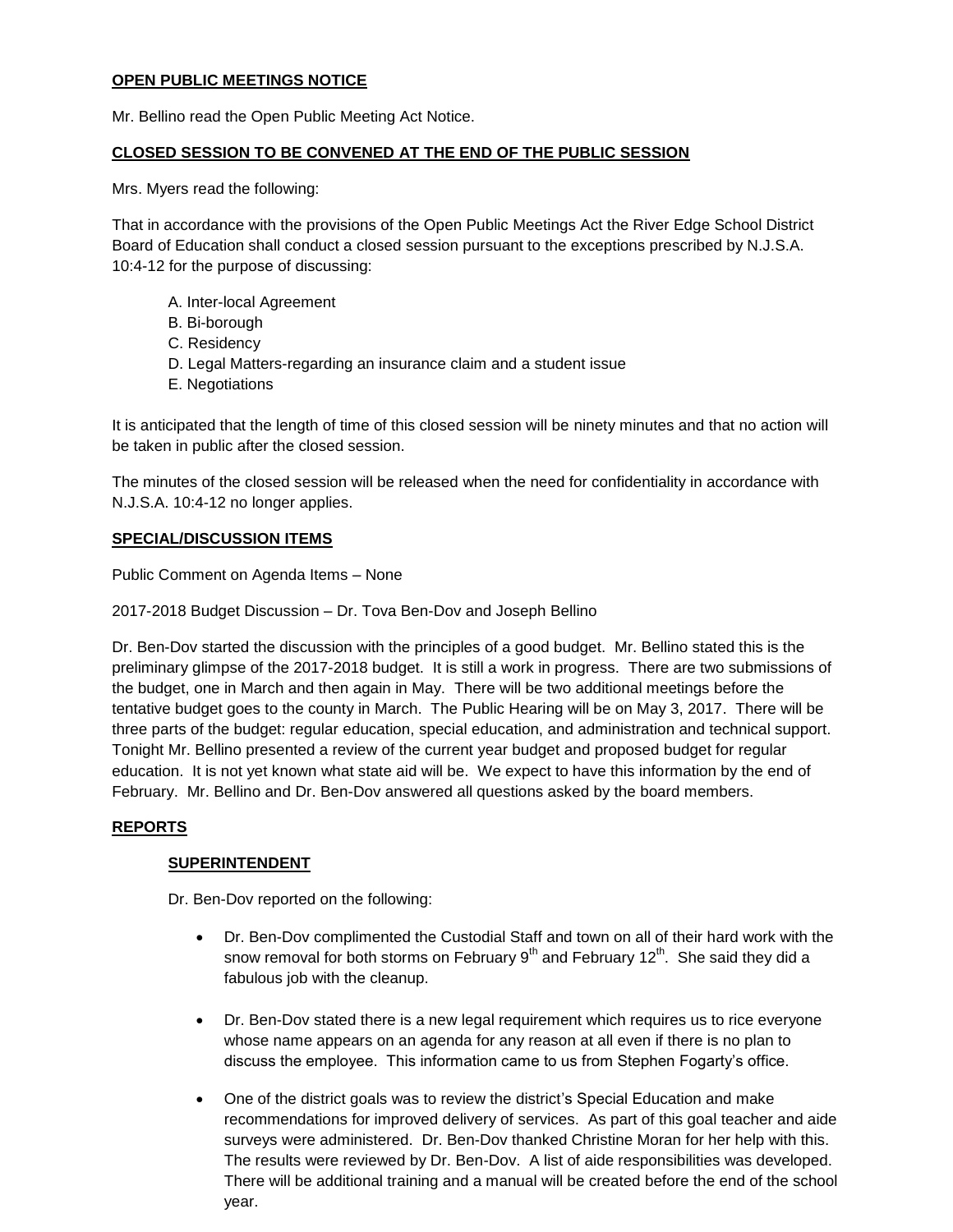- There are two Parent sessions coming up. One is scheduled for February  $23<sup>rd</sup>$  in the New Bridge Center Project Room on Cyber-Empowerment Workshop for parents and the other one is scheduled for February  $27<sup>th</sup>$  for new families of River Edge.
- There was a Town Emergency Council meeting on February 15<sup>th</sup> with the Mayor, Ron Starace, and representatives of various town agencies. They discussed channels of communications in emergency situations.
- Dr. Ben-Dov complimented Mrs. Heitman and the PTO's for a wonderful benefit concert at Cherry Hill School on February  $6<sup>th</sup>$ . There were many people who attended and there was a high level of talent there. The concert was a "kick off" for International days and it will benefit the bands at both schools.
- There was a REEF meeting Monday evening. Dr. Ben-Dov and Adrienne Spano attended. They did not request the 3D printers yet, but did give an update on where they are on STEAM development. Teachers came to this meeting to give presentations for the educational mini grants that REEF is offering. REEF will inform the recipients who were selected in the near future.
- Teacher of the Year nomination letters were e-blasted to staff and parents today. Nominations are due to the board office by March  $3<sup>rd</sup>$ . Dr. Ben-Dov asked a board member to volunteer for the committee meeting to select a winner. Mr. Herbst volunteered.
- Interviews will begin at the end of next week for the Building and Grounds Supervisor position. Dr. Ben-Dov will start looking for a Leave Replacement Secretary for the Business Administrator.

### **PRINCIPAL**

Mrs. Heitman reported on the following:

- Cherry Hill School had a wonderful Benefits concert on February  $6<sup>th</sup>$ . There were well over 200 people that attended. It was very well received. Mrs. Heitman thanked both PTO's for this great concert. The money raised will go to the band in both schools.
- The fourth graders had a Lenape Assembly on February 1st
- Jump Rope for Heart Health will be celebrated the week of February 13th
- There were parent information sessions on Access Testing on February  $14<sup>th</sup>$  and 15th
- International Day will be celebrated on Febraury 23 $^{\text{rd}}$  during the day and a Cyber Empowerment Parent Workshop on the evening of February 23<sup>rd</sup>
- The Cherry Hill School talent show will be on March  $3<sup>rd</sup>$
- River Dell orientation for parents will be on March  $1<sup>st</sup>$
- $\bullet$  Today was the 100<sup>th</sup> day of school and the kids had a blast celebrating it
- Valentine's Day celebrations took place in the schools on February 14th

# **BOARD SECRETARY**

Mr. Bellino had no report for this meeting.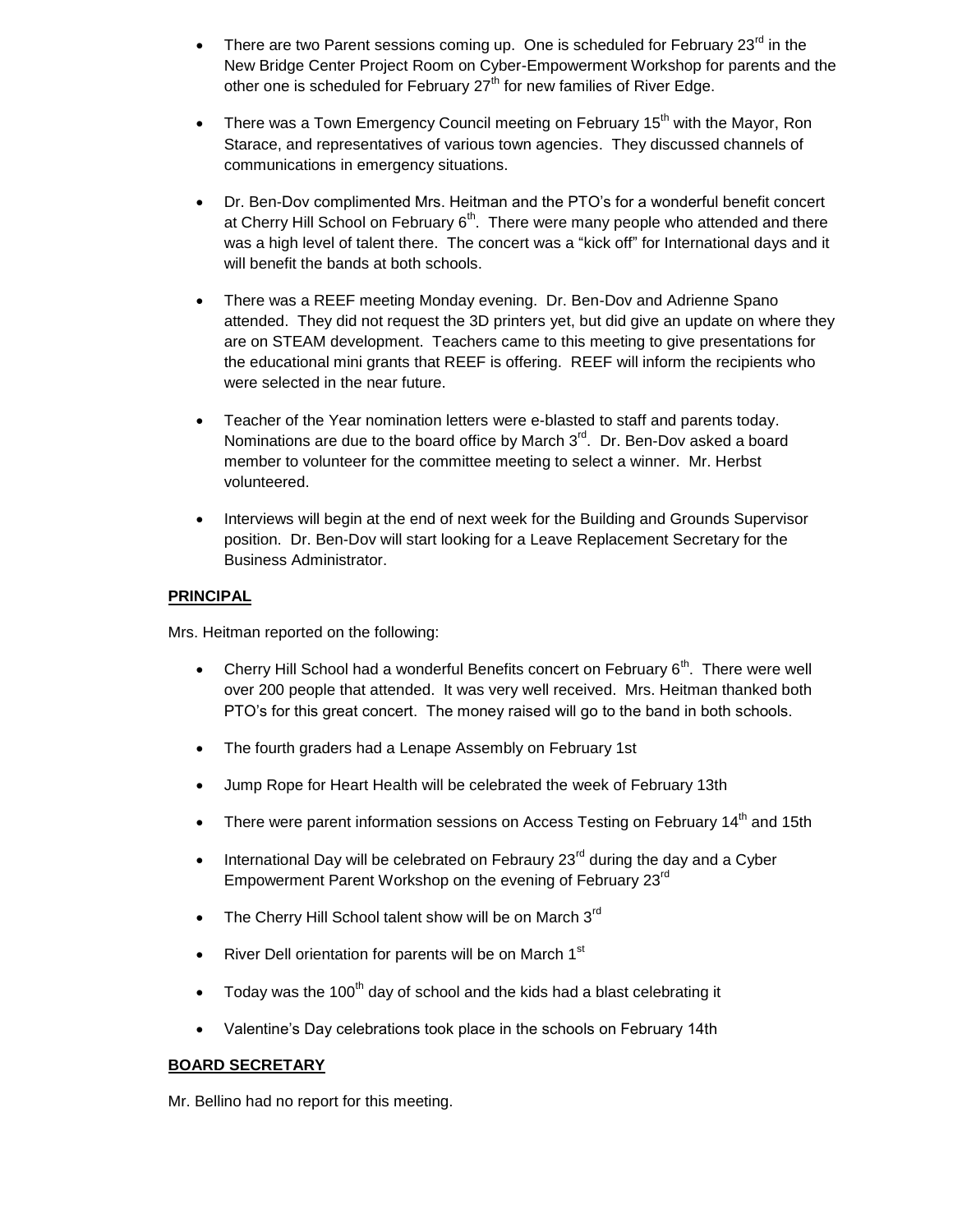### **PRESIDENT**

Mrs. Myers reported on the following:

- The Board Retreat will be on April  $1<sup>st</sup>$  at the Clinton Inn in Tenafly
- Mrs. Myers met with the Mayor on February 7th to discuss the parking situation and Interlocal agreement.
- The Cherry Hill School Tricky Tray will be held on April 19<sup>th</sup>. That is the same day as our board meeting. Mrs. Myers asked the board if they would like to change the date of the board meeting. The board said yes and switched their meeting to Thursday, April 20<sup>th</sup>.

### **COMMITTEES**

 Negotiations met last week with the Union Representative, Negotiator, and Stephen Fogarty. The meeting went well.

### **MOTIONS TO BE ACTED UPON**

### **A**. **ADMINISTRATION/POLICY**

- **1**. That the Board of Education approve the Minutes and Confidential Minutes of January 18, 2017.
- **2**. That the Board of Education approve the staff development and travel as per the schedule for February 2017 including relevant mileage reimbursement. (Addendum)
- **3**. That the Board of Education affirm the HIB report previously reported at the February 1, 2017 board meeting.

| Date    | <b>School</b>                     | Grade                   | <b>Destination</b>                                            | Cost to<br><b>District</b> |
|---------|-----------------------------------|-------------------------|---------------------------------------------------------------|----------------------------|
| 4/18/17 | Roosevelt &<br><b>Cherry Hill</b> | 6 Grade<br>C.R.E.A.T.E. | <b>National Museum</b><br>of Math<br>New York, NY             | \$450.00                   |
| 5/18/17 | <b>Cherry Hill</b>                | K                       | Bergen<br>Performing Arts<br>Center<br>Englewood, NJ          | \$1,063.75                 |
| 2/16/17 | <b>Cherry Hill</b>                | 2                       | <b>River Edge</b><br><b>Cultural Center</b><br>River Edge, NJ | \$0                        |
| 5/18/17 | <b>Cherry Hill</b>                | 6                       | <b>Liberty Science</b><br>Center<br>Jersey City, NJ           | \$2,721.00                 |
| 5/4/17  | Roosevelt                         | 1                       | Turtle Back Zoo<br>West Orange, NJ                            | \$960.00                   |

**4**. That the Board of Education approve the following class trips:

**5**. That the Board of Education approve the Minutes and Confidential Minutes of February 1, 2017.

#### **B. CURRICULUM/EDUCATION** – None

**C. BUILDING & GROUNDS** - None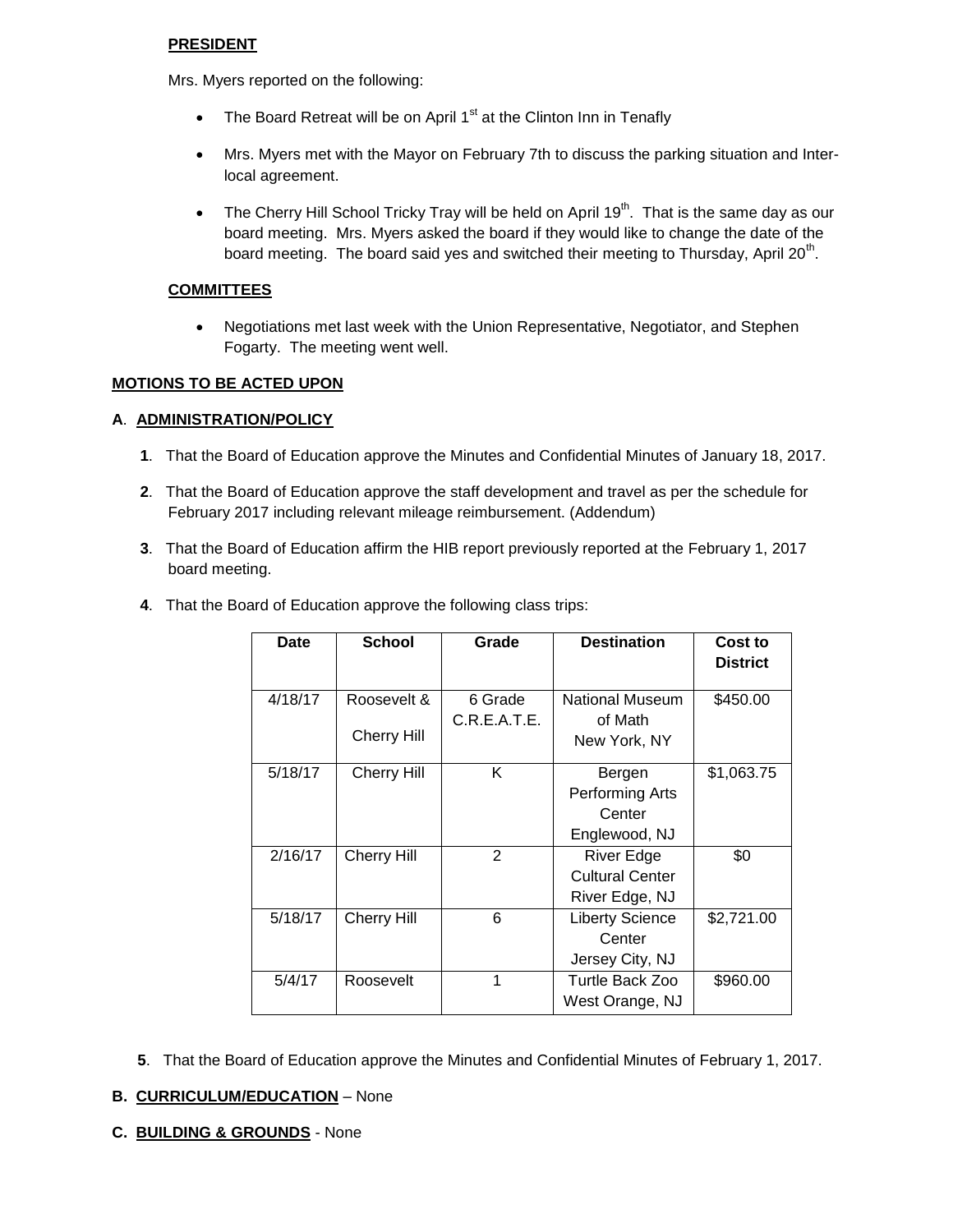# **D. FINANCE/GRANTS/GIFTS**

- **1**. That the Board of Education approve the bills & claims dated February 2017 totaling \$903,268.30 including checks #39468 through #39545 claims dated February 2017 totaling Payrolls dated January 13, 2017 and January 31, 2017 totaling \$1,099,044.78 issued therefore, a copy of such warrants list be attached as part of these minutes. (Addendum)
- **2**. That the Board of Education approve the Budget Transfers for the school year 2016-2017 as of December 31, 2016. (Addendum)
- **3**. That the River Edge Board of Education approve the Secretary's and Treasurer's Reports for the period ending December 31, 2016.

Further, we certify that as of December 31, 2016 after review of the secretary's monthly financial report (appropriations section) and upon consultation with the appropriate district officials, to the best of our knowledge no major account or fund has been overexpended in violation of N.J.A.C. 6A:23-2.11 and that sufficient funds are available to meet the district's financial obligation for the remainder of the fiscal year. (Addendum)

**4**. That the Board of Education establish May 3, 2017 as the date for the official Public Hearing of the 2017-2018 School Year Budget.

# **Motion by: Mr. Herbst Seconded by: Ms. Dansky**

Ayes: Ms. Danahy, Ms. Dansky, Mr. Herbst, Mr. Koth, Mrs. Myers Nays: None

# **E. PERSONNEL**

**1**. That the Board of Education approve \$3,500 compensation for Chris Armen, as Director of the 2017 summer enrichment Program.

# **Motion by: Ms. Dansky Seconded by: Mr. Koth**

Ayes: Ms. Danahy, Ms. Dansky, Mr. Herbst, Mr. Koth, Mrs. Myers Nays: None

**2.** That the Board of Education accept, with regret, the retirement of Kathleen Salvatore, 5<sup>th</sup> Grade Teacher, effective July 1, 2017.

# **Motion by: Mr. Koth Seconded by: Ms. Danahy**

Ayes: Ms. Danahy, Ms. Dansky, Mr. Herbst, Mr. Koth, Mrs. Myers Nays: None

**3**. That the Board of Education, with the recommendation of the Superintendent, approve Niddhi Mehta, Lunch Aide, in accordance with the Hourly Employee Salary Schedule, Step 1, for the 2016-2017 school year.

#### **Motion by: Ms. Dansky Seconded by: Mr. Koth**

Ayes: Ms. Danahy, Ms. Dansky, Mr. Herbst, Mr. Koth, Mrs. Myers Nays: None

# **F. RIVER EDGE SPECIAL EDUCATION**

**1**. That the Board of Education approve a River Edge Preschool student be placed out of district for the 2016-2017 school year in the Bergen County Board of Special Services Hearing Impaired Program in the Godwin School in Midland Park at a tuition rate of \$338 per diem plus transportation as needed.